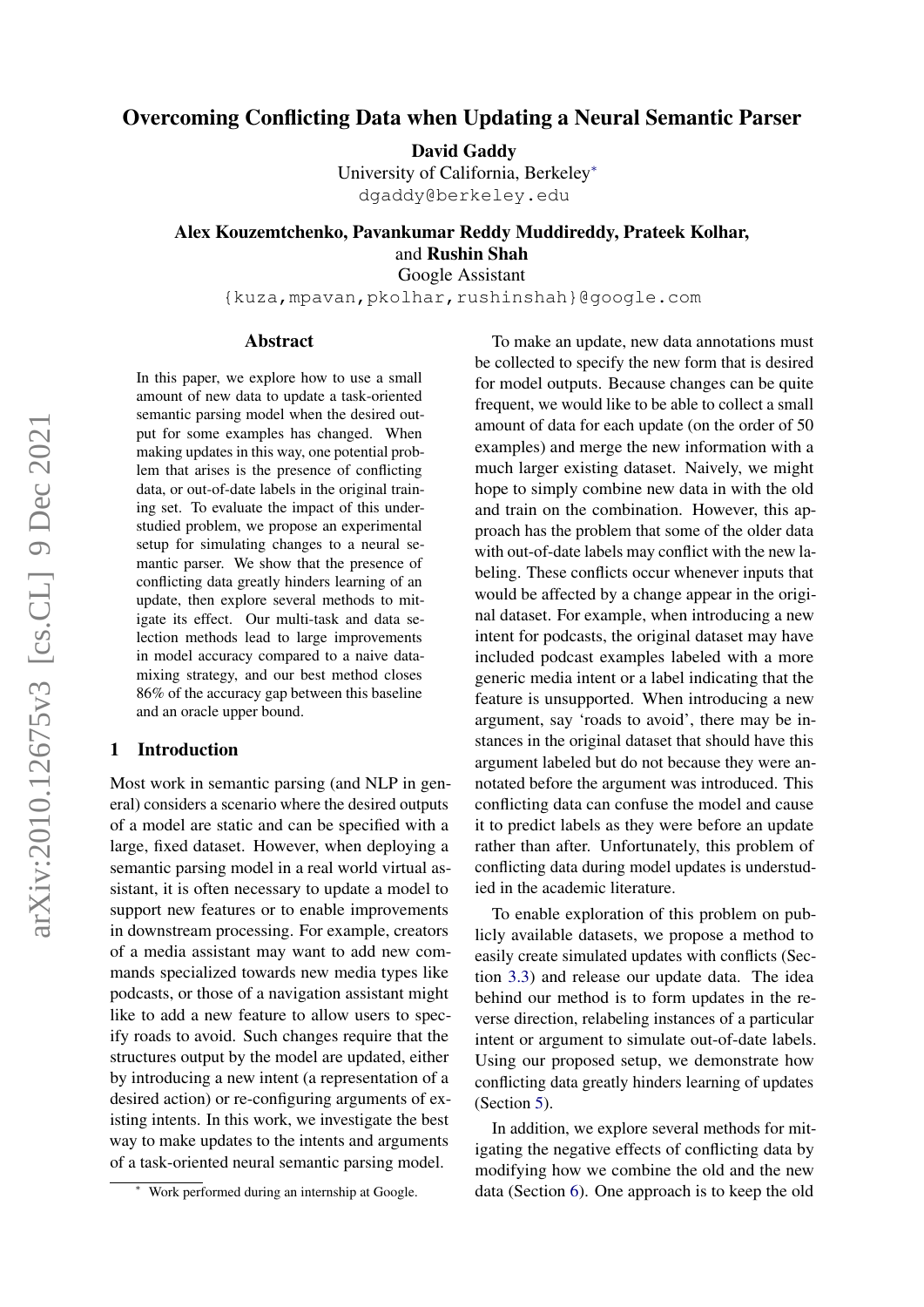and new datasets separate, but to share information indirectly with either fine-tuning or multi-task learning. Another approach is to explicitly filter data that is likely to conflict using a learned classifier. Each of these methods substantially improves performance compared to naively mixing in new data, establishing strong baselines for future work on this task.

In summary, the contributions of this work are 1) establishing an experimental setup to test updates with conflicting data, 2) demonstrating that conflicting data leads to large losses in model performance if left unmitigated, and 3) exploring several possible approaches to mitigate this problem.

# 2 Related Work

There has been a substantial amount of prior work on making updates to neural models [\(Xiao et al.,](#page-8-0) [2014;](#page-8-0) [Rusu et al.,](#page-8-1) [2016;](#page-8-1) [Li and Hoiem,](#page-8-2) [2016;](#page-8-2) [Kirk](#page-8-3)[patrick et al.,](#page-8-3) [2017;](#page-8-3) [Castro et al.,](#page-8-4) [2018\)](#page-8-4), demonstrating a recognition in the community that the ability to update models is important. However, most of these works consider a setting where none of the original data conflicts with the new labels. Thus these works, and the general continual learning and class-incremental learning literature, assume that the space of inputs affected by a change does not appear at all in the original data. In many scenarios, this assumption does not hold because the original dataset will aim to cover the full distribution of inputs a model might encounter. Because of the non-conflicting assumption, this body of prior work focuses on other questions such as what can be done when the original data is no longer available.

One paper that does consider updates with label conflicts is [Chen and Moschitti](#page-8-5) [\(2019\)](#page-8-5). Although they do not intentionally set out to study conflictingdata updates, in their NER task locations where new labels apply are tagged with special "outside" labels prior to the update, which cause conflicts with the new labels. While their work avoids the conflicting data problem by considering a setting where the original data is no longer available, our experiments show that it can be advantageous to instead keep the original data around and use more direct methods to avoid problems of conflicting data.

Our work also has parallels to the concept drift literature [\(Tsymbal,](#page-8-6) [2004;](#page-8-6) [Lu et al.,](#page-8-7) [2018\)](#page-8-7). However, concept drift work focuses on unintentional

changes to a natural data distribution over time, while our work is concerned with intentional restructuring of the output representation space, leading to very a different setup and choice of methods. In particular, that work operates over a stream of examples where changes often occur gradually, does not generally include structured prediction tasks, and does not allow the practitioner to introduce additional structure on the types of annotation given (as we do in Section [3.2\)](#page-1-0).

Finally, our work relates to work on training with noisy labels [\(Sukhbaatar et al.,](#page-8-8) [2014;](#page-8-8) [Veit](#page-8-9) [et al.,](#page-8-9) [2017;](#page-8-9) [Jiang et al.,](#page-8-10) [2018\)](#page-8-10), since the incorrect labels from conflicting data could be viewed as a type of noise. However, it is important to evaluate the problem of conflict-causing updates separately from other noisy label problems because the distribution of incorrect labels due to an update will be very different from most other sources of label noise. While not all noisy-label methods can directly apply to our task (as many are designed for classification as opposed to structured prediction) and may not take full advantage of the additional structure of our problem, we believe this line of work can still serve as a source of inspiration for future exploration on our task.

# 3 Task Setup

# 3.1 Preliminaries - Task-oriented Semantic Parsing

The experiments in this paper focus on a semantic parsing task where the goal is to generate a tree structure conditioned on an input sentence. We use the task formulation and data from [Gupta et al.](#page-8-11) [\(2018\)](#page-8-11) as the basis of our setup. Output trees are made up of intents and arguments (aka slots), where intents come from a fixed inventory of labels, and arguments consist of an argument-type label along with a value. Argument values may either be freeform text selected from the input sentence, or a nested intent to form a hierarchical structure. In this work, we represent these trees with a linearized form using nested brackets, which allows for the use of standard sequence-to-sequence models (see Section [4](#page-4-1) for details of our base model and Figure [1](#page-3-0) below for some example inputs and outputs).

### <span id="page-1-0"></span>3.2 Data Updates

In this paper, we focus on the task of making a single update to the intent and argument structure output by a model, where the update is specified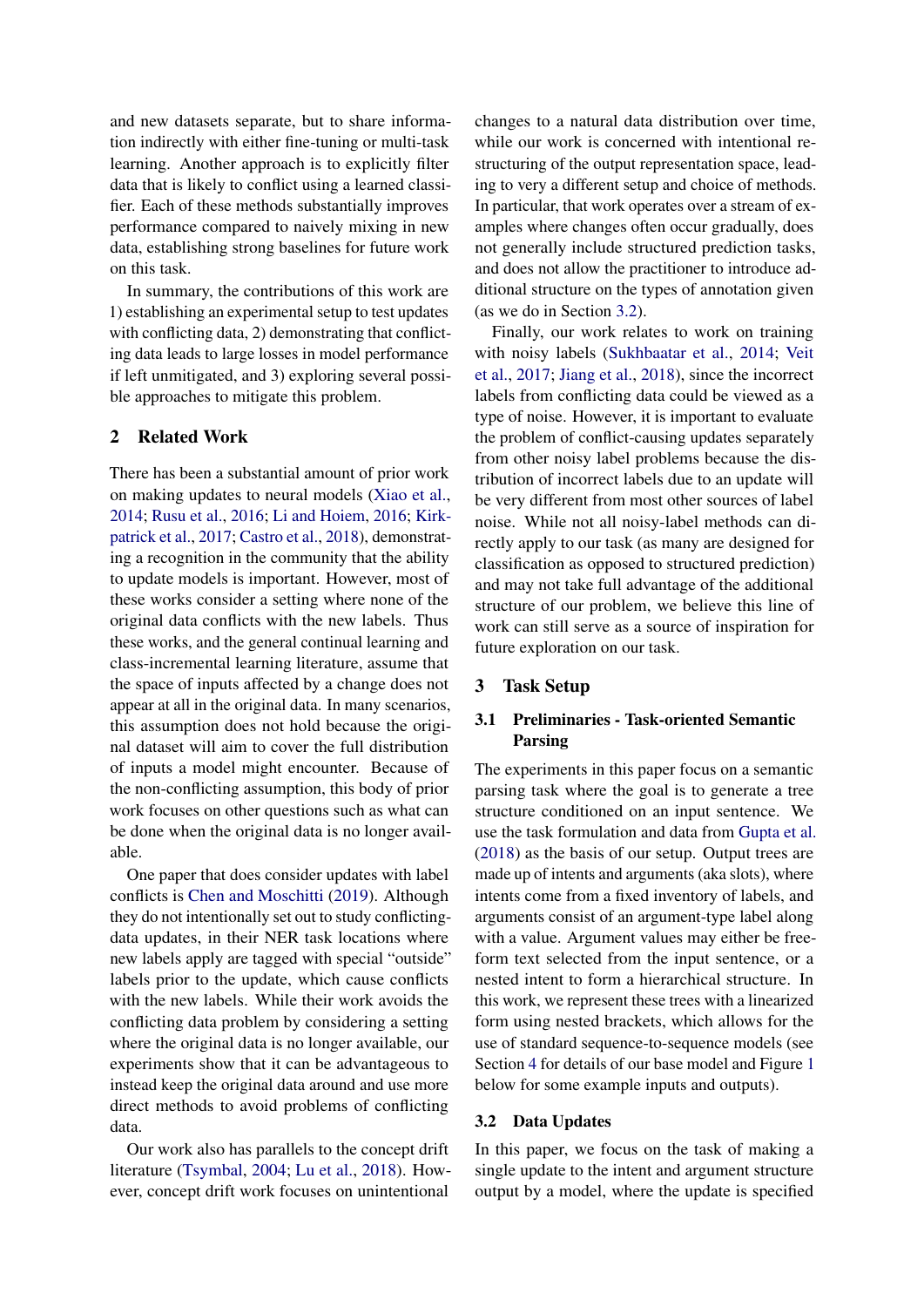by collecting a small amount of additional data.<sup>[1](#page-2-1)</sup> Accordingly, our task setup expects two sets of data: a large amount of data from before a change, which we will call the V1 (version one) set, and a small amount of data from after a change, which we call the V2 set. The V1 set represents the current state of the system with any data collected in the past, while the new V2 set is collected specifically for the purpose of introducing a particular update. For the purposes of testing methods in this paper, we will form these two sets synthetically, as described in Section [3.3](#page-2-0) below.

Because the V2 set is gathered explicitly for the purpose of introducing a particular update, we would like the input distribution of this data to be targeted rather than uniformly covering the full input space. Ideally, a substantial portion of this data should be examples whose labels will actually change after the update. We will call this portion of data the *changed* set. However, it is also useful to specify some examples that are not affected by a change, so that we can accurately determine the scope of a change. We will call inputs whose label would be the same under the new and old label scheme *unchanged* examples. We will include a set of *unchanged* examples in the V2 data to show that these labels have been confirmed under the V2 labeling scheme.

Many types of changes that we care about only apply to examples labeled in a particular way in the original V1 data. For example, a new argument can often only be used for specific intents, or a new intent may only apply to examples previously labeled as unsupported. By taking advantage of this information, we may be able to avoid some unwanted side effects of our model updates. To help us handle this information, we define a third category of examples: *trivially-unchanged*. The *trivially-unchanged* partition contains all examples which we can determine to be unaffected based solely on the original V1 labels and some simple hand-defined rule like a list of affected intents. By identifying these examples, we can directly include them in the updated training set without causing label conflicts. In the remainder of this paper, we reserve the term *unchanged* to refer specifically to unchanged examples that do not fall into the

*trivially-unchanged* category. Thus, the *unchanged* partition represents the remaining hard examples that are difficult to distinguish from the *changed* set in the V1 data. See Figure [1](#page-3-0) for examples of how our three data partitions apply to particular updates.

In some instances, it is also useful to talk about the data in the original V1 set in terms of the three partitions (*changed*, *unchanged*, and *triviallyunchanged*). In this case, these labels refer to whether an example *would* change if we had gathered new labels for them. In actuality, the *changed* subset will have out-of-date labels in V1, and we call these examples *conflicting data*. Our experiments show that conflicting data causes substantial problems when learning an update (see Section [5](#page-4-0) and [7\)](#page-6-0), but unfortunately, the examples that make up the conflicting set cannot be easily identified in the V1 data.

### <span id="page-2-0"></span>3.3 Creating Synthetic Changes

To enable exploration of the conflicting data problem, we demonstrate a method for easily simulating updates with conflicts on an existing publicly available dataset. We form our synthetic updates in the reverse direction – the data from the original dataset represents the final V2 form, and we modify some examples to represent a V1 (pre-update) form. We aim to make changes that can be done automatically in the reverse direction, while still being interesting to learn in the forward direction.

To form our updates, we select a particular intent or argument from the dataset to simulate the introduction of. We sample a set of examples labeled with the selected intent or argument to form the primary part of the V2 training set. For other examples with this intent or argument, we will keep them as part of the V1 training set, but re-label them to some form they may have taken before the new intent or argument was introduced. These re-labeled examples act as conflicting data.

For example, suppose we would like to simulate the creation of the intent GET\_INFO\_TRAFFIC, as shown at the top of Figure [1.](#page-3-0) After selecting a subset of GET\_INFO\_TRAFFIC examples for the V2 training set, we form a conflicting set in the V1 data by re-labeling GET\_INFO\_TRAFFIC examples to use the related intent GET\_INFO\_ROAD\_CONDITION. For this particular change, we kept the arguments the same when updating, but for others we remove

<span id="page-2-1"></span><sup>&</sup>lt;sup>1</sup>While handling a stream of updates may pose additional challenges, we leave an investigation of that scenario to future work. What qualifies as a single update is somewhat open to interpretation, but our methods are not overly sensitive to how it is defined.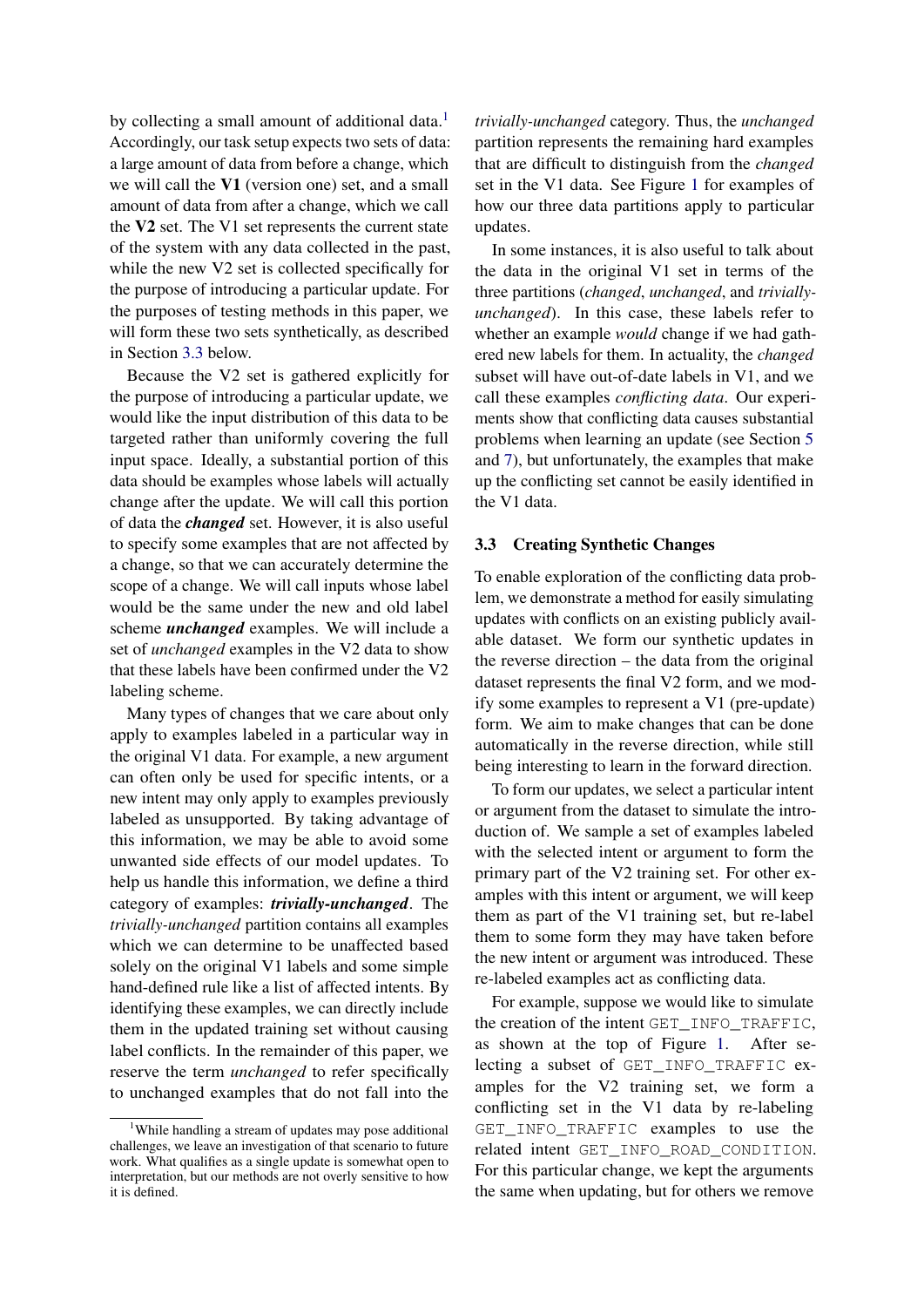### New intent from related

### <span id="page-3-0"></span>Changed

Query: *Where is there construction on the highway?*

| V1 Label:                      | V2 Label:              |  |  |  |
|--------------------------------|------------------------|--|--|--|
| (IN:GET INFO ROAD CONDITION    | (IN:GET INFO TRAFFIC   |  |  |  |
| $107.707$ $11.1$ $11.1$ $11.1$ | $107 - 7027$ $m + 017$ |  |  |  |

V2 Label: (SL:LOCATION "the highway" ) ) (SL:LOCATION "the highway" ) )

### Unchanged

Query: *Are roads icy?*

V1 Label:<br>
:GET INFO ROAD CONDITION (IN:GET INFO ROAD CONDITION (IN:GET\_INFO\_ROAD\_CONDITION (IN:GET\_INFO\_ROAD\_CONDITION (SL:ROAD\_CONDITION "icy"))  $(SL:ROAD\_COMDITION "icy" )$ 

### Trivially-unchanged

Examples not labeled with IN:GET\_INFO\_ROAD\_CONDITION in V1 are trivially-unchanged.

# New intent from unsupported

### Changed

Query: *If I leave right now, can I get to New York City before one o'clock PM?*

(IN:UNSUPPORTED NAVIGATION )

V1 Label:<br>V2 Label:<br>UNSUPPORTED NAVIGATION ) (IN:GET ESTIMATED ARRIVAL (SL:DATE\_TIME\_DEPARTURE "right now" ) (SL:DESTINATION "New York City" ) )

#### Unchanged

Query: *What major city has the worst traffic?* V2 Label: V2 Label: V2 Label: V2 Label: (IN:UNSUPPORTED\_NAVIGATION) (IN:UNSUPPO

(IN:UNSUPPORTED\_NAVIGATION ) (IN:UNSUPPORTED\_NAVIGATION )

### Trivially-unchanged

Examples not labeled with IN:UNSUPPORTED\_NAVIGATION in V1 are trivially-unchanged.

#### New argument

Changed

| Query: Which route to work has less traffic? |                          |
|----------------------------------------------|--------------------------|
| V1 Label:                                    | V <sub>2</sub> Label:    |
| (IN:GET DIRECTIONS                           | (IN:GET DIRECTIONS       |
| (SL:DESTINATION "work"))                     | (SL:DESTINATION "work")  |
|                                              | (SL:OBSTRUCTION "traffic |

#### Unchanged

Query: *What is the best route to get to Atlanta to see my brother Mark?*

```
V1 Label: V2 Label:
(IN:GET_DIRECTIONS (IN:GET_DIRECTIONS
```
(SL:DESTINATION "Atlanta" ) ) (SL:DESTINATION "Atlanta" ) )

(**SLI**)

#### Trivially-unchanged

Examples not labeled with one of the seven intents that allow the SL:OBSTRUCTION slot are trivially-unchanged.

Figure 1: Examples from different types of updates that we simulate. To simulate updates, we use the original dataset as the V2 form, and modify some examples to a V1 form in a way that is not easily reversed. We describe our data in terms of three partitions: *changed*, *unchanged*, and *trivially-unchanged* – as described in Section [3.2.](#page-1-0) Note that while *trivially-unchanged* examples can be easily identified from their V1 labels, *changed* and *unchanged* examples cannot be easily distinguished in V1.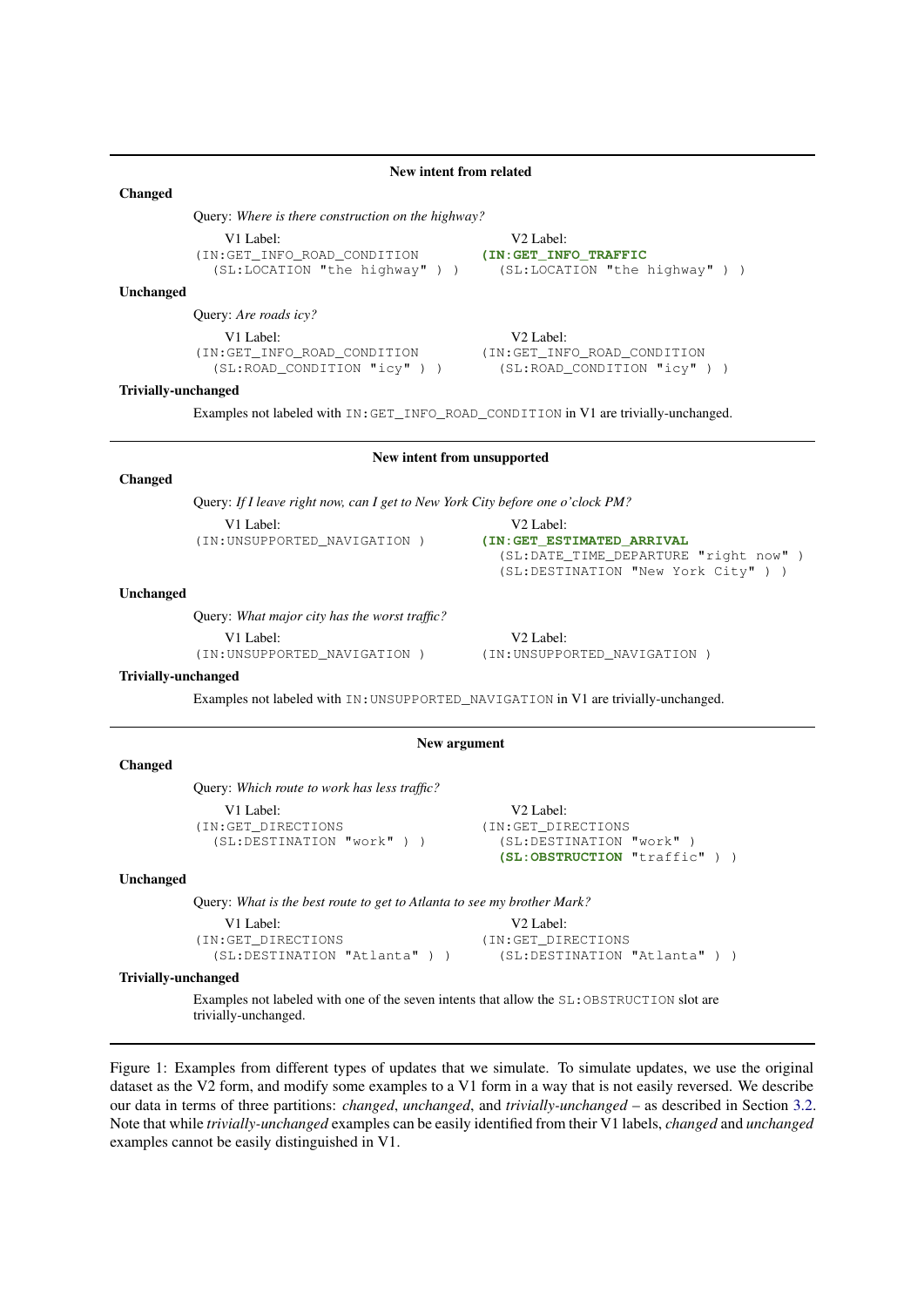arguments or relabel them in the V1 set.

Because the examples with our "new" intent or argument are different between the V1 and V2 data, those examples make up the *changed* subset. Recall that we would also like to include some *unchanged* examples in the V2 training set. To select examples for this partition, we find other examples labeled with the intent that we re-labeled our conflicting set to have. For our GET\_INFO\_TRAFFIC intent example, this means finding some examples with the label GET INFO ROAD CONDITION, since these examples look similar to the re-labeled conflicting examples but should have the same labels in V1 and V2. Since all of the examples where this update applies are labeled as GET\_INFO\_ROAD\_CONDITION in the V1 training set, any example with a different V1 label can be considered *trivially-unchanged*.

In total, we form five different synthetic updates to use in our experiments.<sup>[2](#page-4-2)</sup> Figure [1](#page-3-0) also shows examples for two other types of updates: introducing a new intent for previously unsupported inputs and introducing a new argument. The updates are formed from the TOP dataset, which contains over 40,000 English queries about navigation or events labeled with tree-based semantic parses [\(Gupta et al.,](#page-8-11) [2018\)](#page-8-11).

# <span id="page-4-1"></span>4 Base Model

The semantic parsing model we use for our experiments is a sequence-to-sequence model based on the transformer architecture [\(Vaswani et al.,](#page-8-12) [2017\)](#page-8-12). We use a sequence-to-sequence model because of their flexibility and widespread use in semantic parsing [\(Jia and Liang,](#page-8-13) [2016;](#page-8-13) [Dong and Lapata,](#page-8-14) [2016;](#page-8-14) [Rongali et al.,](#page-8-15) [2020\)](#page-8-15) and NLP in general. Our model encodes a language input using a pretrained 12-layer BERT model [\(Devlin et al.,](#page-8-16) [2019\)](#page-8-16), then decodes a parse tree flattened by depth-first traversal. At each step, the decoder can generate either 1) a labeled bracket representing an intent or argument label 2) a closing bracket or 3) an index of an input token to be copied. The hyperparameters of our model architecture and training can be found in Appendix [A.](#page-9-0)

<span id="page-4-3"></span>

Amount of New Updated Data

Figure 2: Accuracy as a function of data size with conflicting data compared to accuracy when an oracle removes the conflicts, averaged across five different updates.

# <span id="page-4-0"></span>5 Effect of Conflicting Data

Before we describe and test our methods for mitigating conflicts, this section will briefly explore how conflicting data affects learning. We evaluate model updates both with and without conflicting data, and compare accuracies as we vary the amount of new V2 data being introduced. The non-conflicting setting represents an oracle where all conflicting data is removed, which we can easily simulate in our synthetic data-creation process but is generally not achievable on real-world data without additional manual annotation.

More precisely, when evaluating updates with conflicting data, we include 50 examples with outof-date labels in the *changed* category. We mix these examples with a full set of *unchanged* and *trivially-unchanged* examples to represent a V1 training set from before an update. We then introduce different amounts of *changed* examples with updated labels to act as the V2 training set, with sizes ranging from from half the conflicting set size (25) to four times as much (200). For each data size, we measure accuracy using an exact match metric, meaning the entire tree output by the model must match the reference to be considered correct. For the non-conflicting setting, we do not include the 50 examples with out-of-date labels, but otherwise use the same setup.

The results for this experiment are shown in Figure [2,](#page-4-3) after averaging over five different changes (a detailed breakdown of results can be found in Appendix [C\)](#page-10-0). To the left of the graph, we see that when the amount of conflicting data is greater than

<span id="page-4-2"></span><sup>&</sup>lt;sup>2</sup>Data for our synthesized updates can be downloaded from [https://github.com/google/](https://github.com/google/overcoming-conflicting-data/) [overcoming-conflicting-data/](https://github.com/google/overcoming-conflicting-data/), and Appendix [B](#page-9-1) summarizes the partition sizes for each of these changes.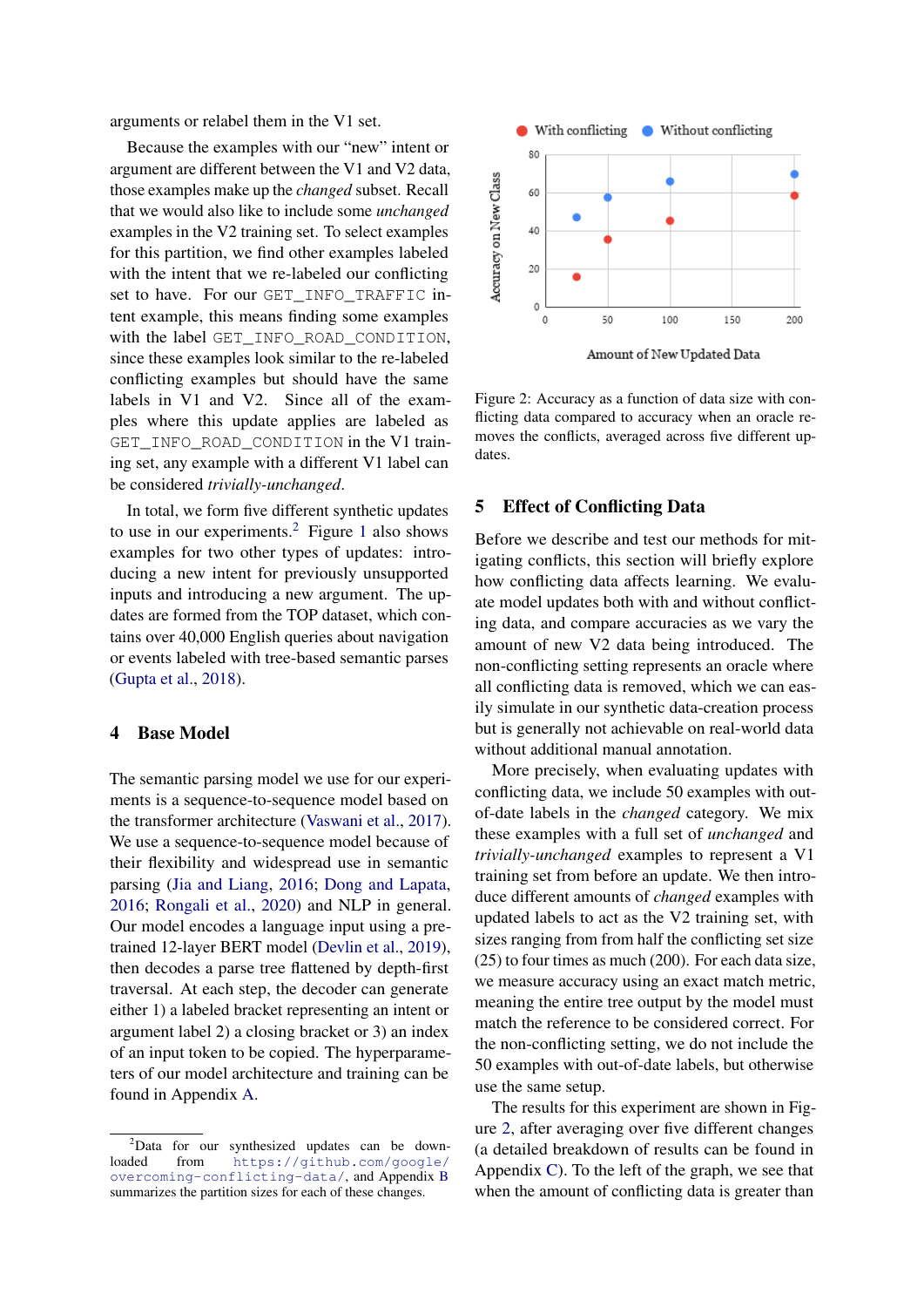the size of the new data being added, we get less than half of the accuracy we would get without conflicting data. While the gap narrows somewhat with more data, even when we introduce four times as much new data as there are conflicting examples, the presence of conflicting data still leads to a loss of over 10% accuracy. These results show just how detrimental conflicting data can be to the learning of a model update.

# <span id="page-5-0"></span>6 Mitigation Methods

In this work, we consider three methods to alleviate the problems caused by conflicting data: finetuning, multi-task learning with separate decoder heads, and data filtering with a learned classifier.

# 6.1 Fine-tuning

Our first and simplest method for handling conflicting data is fine-tuning. For this approach, we first train a model on only the V1 training data, then after training completes, we take the final parameters and use those as initialization for training with the V2 data. This approach can alleviate the conflicting data problem because the second stage of training does not include any conflicting data and the model will have less confusion about how to label *changed* examples. By first training on the V1 data, we are also able to benefit indirectly from the larger amount of data contained in it.

During the second stage of training, we train on the *changed* and *unchanged* data in the V2 training set, as well as the *trivially-unchanged* examples from the V1 training set. *Trivially-unchanged* data from the V1 data can be included in V2 training because it can be easily identified and is known to not conflict.

# 6.2 Multi-task

For our next method, we use an approach from multi-task learning where multiple decoder heads are used for different sets of data [\(Caruana,](#page-8-17) [1997;](#page-8-17) [Fan et al.,](#page-8-18) [2017\)](#page-8-18). Our two "tasks" correspond to the V1 data and the V2 data, and we use a separate set of parameters for the final pre-softmax layer of the decoder for each of the versions (as illustrated in Figure [3\)](#page-5-1). The V1 head is only trained with V1 data and the V2 head is only trained with V2 data, but the encoder layers and decoder transformer are shared between both. This way, the V2 head is never trained on conflicting examples from V1, but the overall V2 model can still benefit from

<span id="page-5-1"></span>

Figure 3: In our multi-task method, we feed the new V2 data to a separate decoder head to separate it from the possibly-conflicting data in the original V1 training set. The encoder layers and decoder transformer layers are shared between V1 and V2.

some information in V1 data indirectly through the shared encoder and decoder transformer layers. After training, the V1 head can be discarded, and the V2 head is used to make decisions. We train on both versions simultaneously, with each batch containing some of both types of data. As with our other methods, the V2 head is also trained on *trivially-unchanged* data from the V1 data.

The goal behind this approach is similar to that of fine-tuning: to avoid training the V2 model directly on the possibly-conflicting V1 data while still sharing some amount of information through model parameters. However, unlike fine-tuning, which is liable to forget information from V1 as training progresses, the simultaneous training for the multi-task method keeps the V1 information active for better sharing.

### <span id="page-5-2"></span>6.3 Classifier-based Data Selection

The final method we explore in this work is classifier-based data selection. The idea behind the data selection strategy is to explicitly select examples from the original V1 data that we don't think will conflict. Using the small amount of V2 data, we train a classifier to predict whether an example will be *changed* or *unchanged*, and then apply this classifier to the V1 data, as illustrated in Figure [4.](#page-6-1) We can then include the selected examples in our updated training set, allowing us to take advantage of more information from the original training set while filtering out many of the problematic conflicting examples.

We first train a classifier on the V2 data to learn a binary decision between *changed* and *unchanged* examples. This training requires that we can distinguish between which examples are *changed* and *unchanged*, which can either be specified as part of the annotation process, or can be estimated by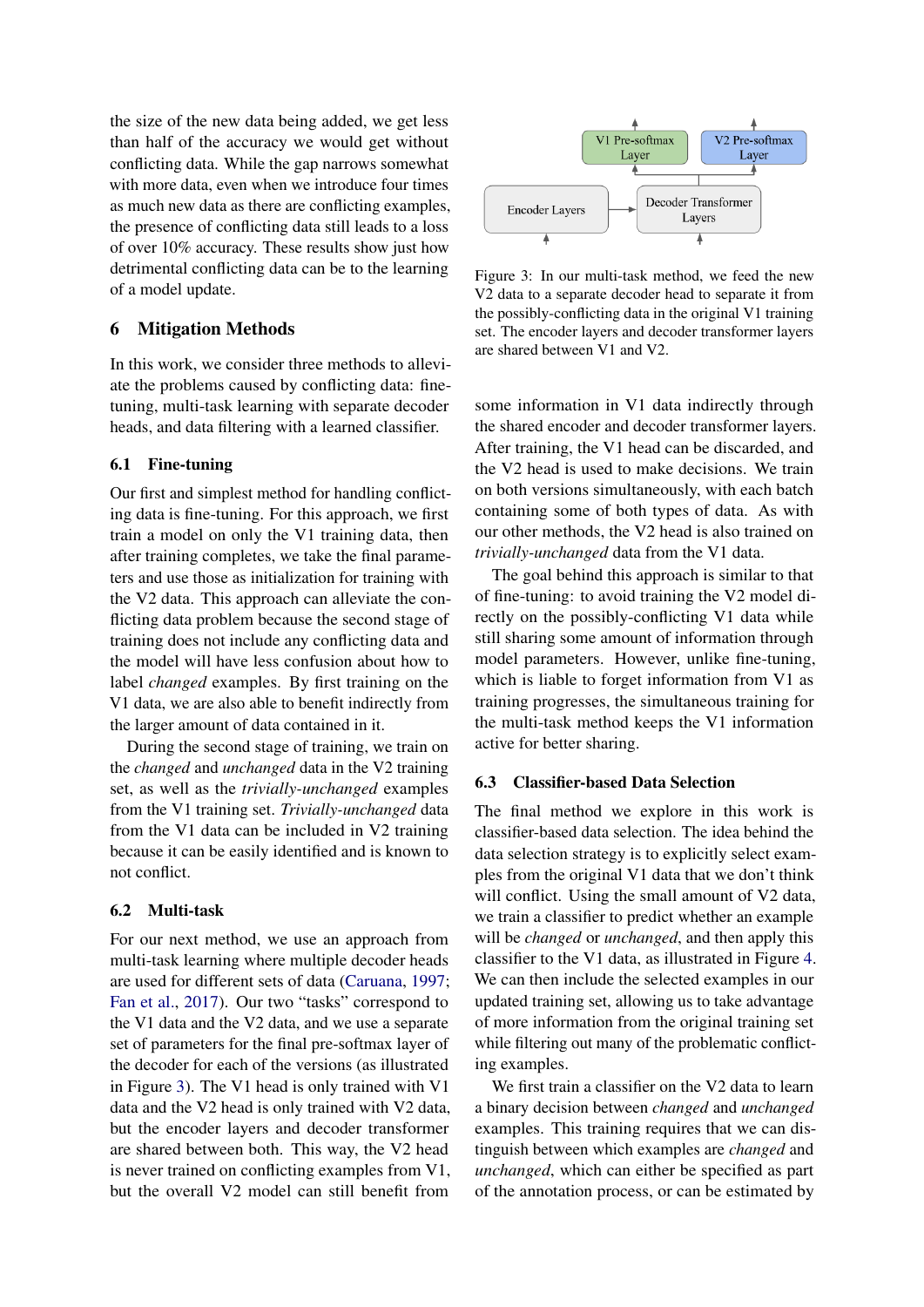<span id="page-6-1"></span>

Figure 4: Our selection classification method uses a binary classifier to filter the original V1 data based on whether it is likely to be out-of-date.

running an existing V1 model to predict old labels for the provided V2 examples (in this work we use the annotation method, as part of our synthetic data-creation process). Our classifier uses the same BERT encoder as our sequence-to-sequence parsing model and is initialized with parameters from a parsing model for the V1 data. Representations of this encoder are averaged across time before feeding into a small feedforward network with a hidden dimension of 512. After training on the V2 set, the binary classifier is run on the V1 training set (excluding the *trivially-unchanged* examples, which can be automatically included as-is for V2 training). This creates a categorization of predictedchanged and predicted-unchanged, which we hope will closely approximate the true *changed* and *unchanged* sets. For many of the changes we tested, the classifiers performed quite well, with accuracies above 90% on held-out data. For examples in predicted-unchanged, we will include them in the set of training examples used to train our updated model. For examples in predicted-changed, we do not want to directly include them, and consider two possible solutions: 1) remove them completely or 2) include the examples with an intent-only loss, as described below.

### 6.3.1 Intent-only Loss

The idea of the intent-only loss variant of the data selection method is to try to take advantage of more information about the predicted-changed examples without requiring us to know the full form of the tree after a change. While we know that these examples are likely to have changed, in general we do not know if or how the full argument structure will change for all examples. However, it is usually possible to know what the intent should be for the

<span id="page-6-2"></span>

|                          | <b>Overall Accuracy</b> |
|--------------------------|-------------------------|
| <b>Baselines</b>         |                         |
| Train on V1 data         | 49.2                    |
| Train on V2 data         | 51.8                    |
| Direct mixing            | 49.9                    |
| <b>Methods</b>           |                         |
| Fine-tune                | 59.9                    |
| Multi-task               | 69.7                    |
| Selection (drop changed) | 65.6                    |
| Selection (intent only)  | 71.5                    |
| <b>Oracle</b>            |                         |
| Relabel all examples     | 74.7                    |

Table 1: Exact match accuracies of our methods for mitigating the effects of conflicting data, averaged across five different updates. Our methods greatly outperform the baselines and close a substantial portion of the gap to the oracle upper bound.

*changed* examples. If the update is introducing a new intent, we can use this new intent for the predicted-changed examples. If the update only affects arguments, we can keep the original intents for the examples. Which of these cases applies can be specified manually (as we do in our experiments), or could likely be determined automatically by running a V1 model on the V2 data and comparing the intents. Once we have determined the new top-level intent for the predicted-changed examples, we will include them as special training examples that only receive a loss on their intent. Since the intent is the first token to be predicted by the sequence-to-sequence decoder, we can simply mask out the loss for the rest of the tokens in the sequence. With this masking, argument structure prediction will be unaffected by these examples, and the model must defer to other examples, such as those in the V2 training set, to learn argument labeling.

One case that this approach does not currently handle are updates that introduce multiple new intents simultaneously, and we leave an exploration of that case to future work. To use an intent-only loss on those updates, more fine-grained classifications are needed to determine what the correct intent for the *changed* examples are.

### <span id="page-6-0"></span>7 Evaluation

In this section, we describe the evaluation of our methods for mitigating the conflicting data problem.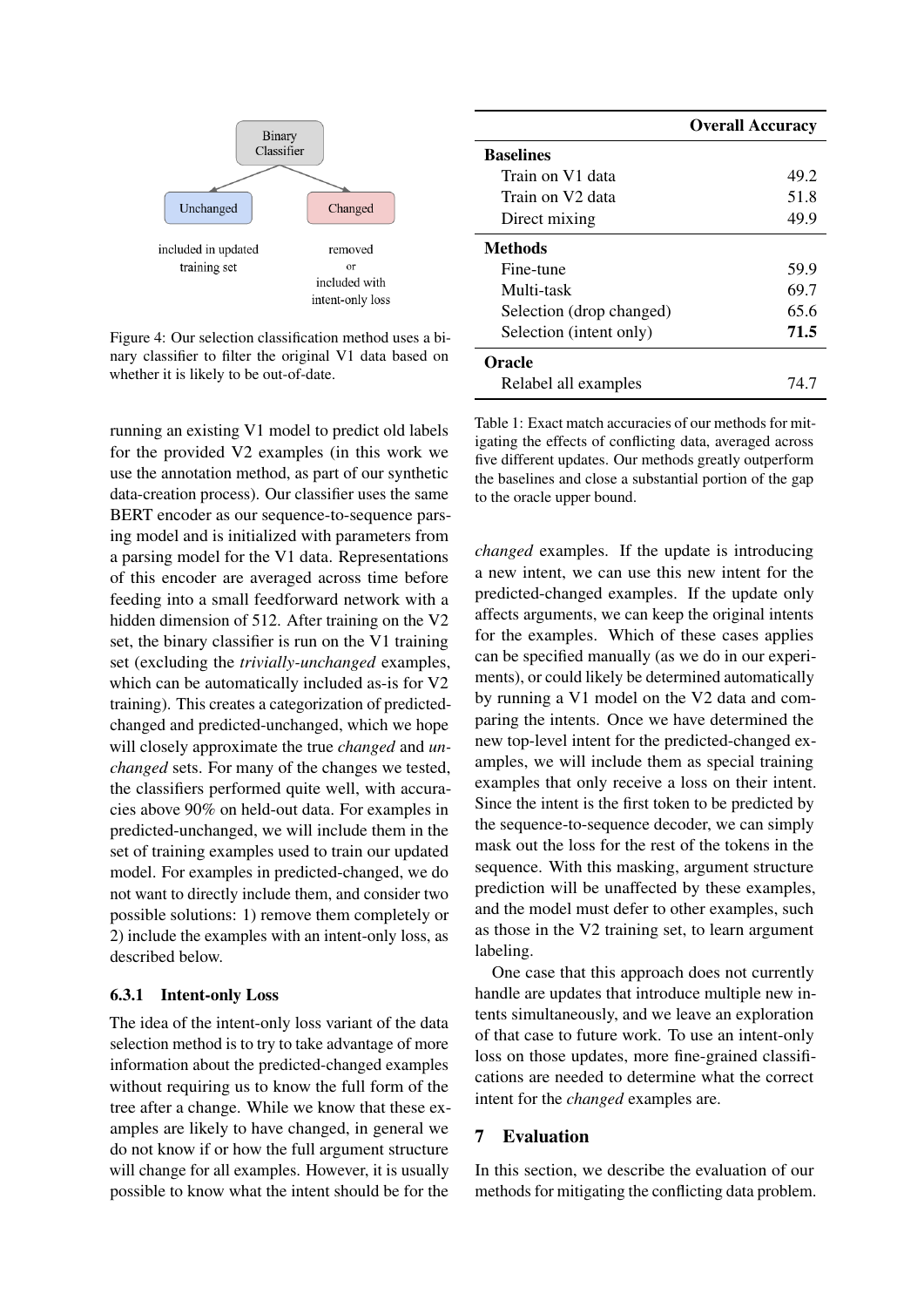<span id="page-7-1"></span>

Figure 5: A break down of results across the three data partitions.

For each update, we form a test set by randomly selecting 100 examples from each of the three data partitions (*changed*, *unchanged*, and *triviallyunchanged*), and a V2 training set by selecting 50 *changed* and 50 *unchanged* examples. All remaining examples are placed into the V1 training set and *changed* examples are relabeled appropriately. Note that unlike in Section [5](#page-4-0) where we used a fixedsize conflicting set of 50 examples in V1, in this setup we use all remaining examples available after sampling a subset for V2, which results in larger conflicting sets ranging from hundreds to thousands of examples. The large sizes of the conflicting sets further amplifies the effect of the conflicting data. We report results in terms of exact match accuracy between the predicted and target parse structure. Results are aggregated across 5 different updates, giving us a total of 1500 test examples for each method (5 updates  $\times$  3 partitions  $\times$  100 examples). We also average across 5 different runs for each method to reduce variance.

We compare against three baselines: training only on the original V1 data, training only on the new V2 data, and directly mixing the two data versions together into a single dataset.<sup>[3](#page-7-0)</sup> We also compare to an upper bound where the entire V1 training set is re-annotated with updated labels. For many updates, this upper bound requires thousands of new annotations, as compared to the one hundred labels used by our methods.

### 7.1 Results

The results of our evaluation are shown in Table [1.](#page-6-2) All of our methods substantially outperform the baselines. Our best method, the selection classifier with an intent-only loss on changed examples (§ [6.3\)](#page-5-2), obtains an accuracy of 71.5%, covering 86% of the gap between the best baseline and the oracle upper bound.

To see a more clear picture of what is happening, we also break down results by data partitions, as shown in Figure [5](#page-7-1) (an even more detailed breakdown across different updates is provided in Appendix [D\)](#page-11-0). In this chart, we can see that the baseline that mixes the V1 and V2 data without accounting for conflicts performs extremely poorly on the *changed* examples, echoing our results in Section [5.](#page-4-0) On the other hand, training only on the small set of V2 data throws away all the information from the original V1 training set, limiting its performance (particularly on *unchanged* examples). Our methods provide an effective way to combine information in both datasets without overwhelming *changed* data with out-of-date labels.

### 8 Conclusion

This work has shown that in order to make effective updates to the outputs of a neural semantic

<span id="page-7-0"></span> $3$ We also tried a variant of the direct mixing baseline where the V2 data is upsampled to try to account for differences in size, but this obtained almost identical results, indicating that upsampling is not an effective method for overcoming conflicting data (not shown in main results; see Appendix [D\)](#page-11-0).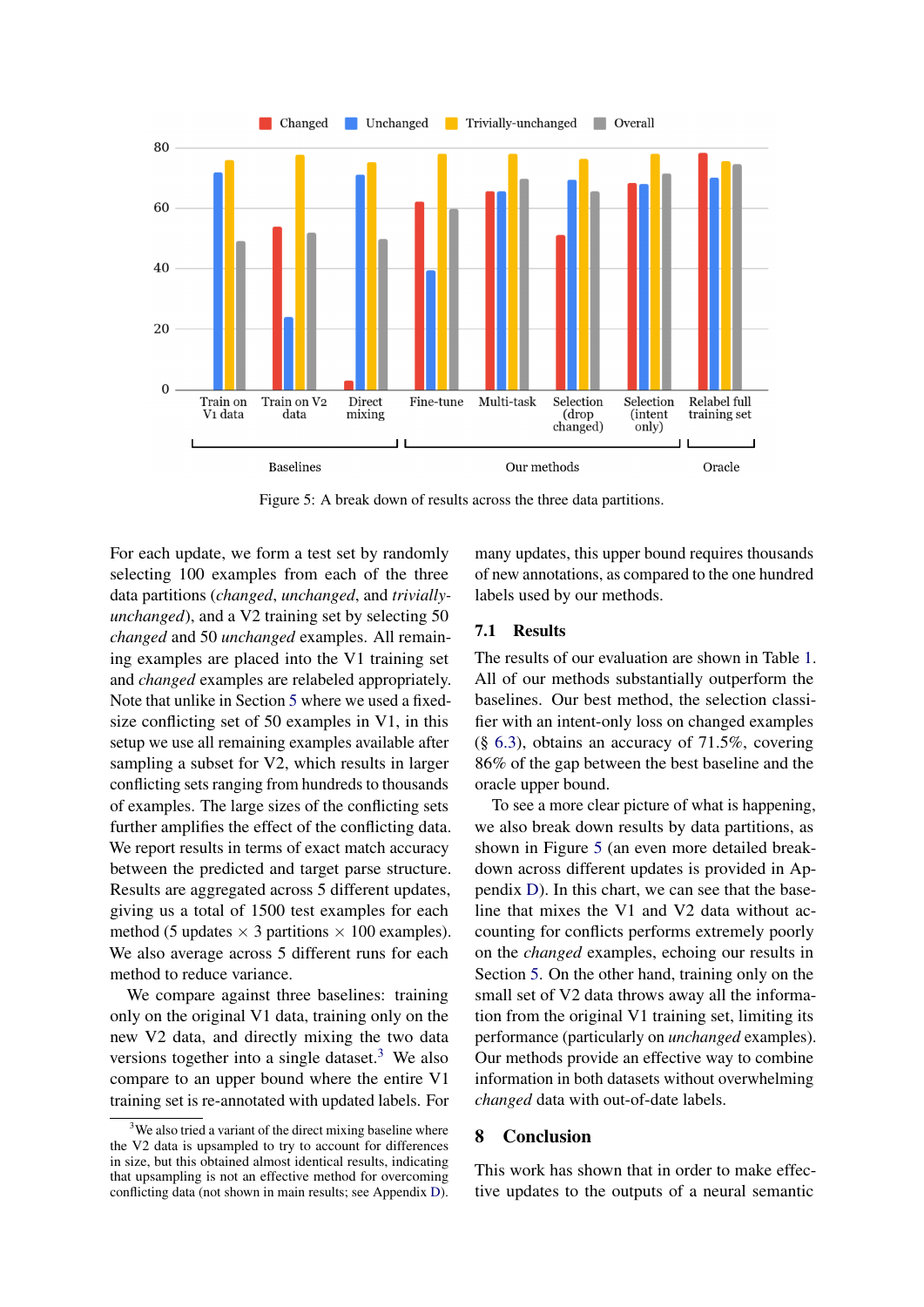parsing model by adding new data, it is important to consider the effect of conflicting examples in the original data. Conflicting data is likely a problem in many different scenarios where outputs to a model must be updated, and we believe that further study into methods for mitigating the effects of conflicting data is an important direction to allow practitioners to handle the constantly-changing needs of real-world machine learning applications.

### References

- <span id="page-8-17"></span>Rich Caruana. 1997. Multitask learning. *Machine learning*, 28(1):41–75.
- <span id="page-8-4"></span>Francisco M Castro, Manuel J Marín-Jiménez, Nicolás Guil, Cordelia Schmid, and Karteek Alahari. 2018. End-to-end incremental learning. In *Proceedings of the European conference on computer vision (ECCV)*, pages 233–248.
- <span id="page-8-5"></span>Lingzhen Chen and Alessandro Moschitti. 2019. Transfer learning for sequence labeling using source model and target data. In *Proceedings of the AAAI Conference on Artificial Intelligence*, volume 33, pages 6260–6267.
- <span id="page-8-16"></span>Jacob Devlin, Ming-Wei Chang, Kenton Lee, and Kristina Toutanova. 2019. [BERT: Pre-training of](https://doi.org/10.18653/v1/N19-1423) [deep bidirectional transformers for language under](https://doi.org/10.18653/v1/N19-1423)[standing.](https://doi.org/10.18653/v1/N19-1423) In *Proceedings of the 2019 Conference of the North American Chapter of the Association for Computational Linguistics: Human Language Technologies, Volume 1 (Long and Short Papers)*, pages 4171–4186, Minneapolis, Minnesota. Association for Computational Linguistics.
- <span id="page-8-14"></span>Li Dong and Mirella Lapata. 2016. [Language to logi](https://doi.org/10.18653/v1/P16-1004)[cal form with neural attention.](https://doi.org/10.18653/v1/P16-1004) In *Proceedings of the 54th Annual Meeting of the Association for Computational Linguistics (Volume 1: Long Papers)*, pages 33–43, Berlin, Germany. Association for Computational Linguistics.
- <span id="page-8-18"></span>Xing Fan, Emilio Monti, Lambert Mathias, and Markus Dreyer. 2017. [Transfer learning for neural seman](https://doi.org/10.18653/v1/W17-2607)[tic parsing.](https://doi.org/10.18653/v1/W17-2607) In *Proceedings of the 2nd Workshop on Representation Learning for NLP*, pages 48–56, Vancouver, Canada. Association for Computational Linguistics.
- <span id="page-8-11"></span>Sonal Gupta, Rushin Shah, Mrinal Mohit, Anuj Kumar, and Mike Lewis. 2018. [Semantic parsing for](https://doi.org/10.18653/v1/D18-1300) [task oriented dialog using hierarchical representa](https://doi.org/10.18653/v1/D18-1300)[tions.](https://doi.org/10.18653/v1/D18-1300) In *Proceedings of the 2018 Conference on Empirical Methods in Natural Language Processing*, pages 2787–2792, Brussels, Belgium. Association for Computational Linguistics.
- <span id="page-8-13"></span>Robin Jia and Percy Liang. 2016. [Data recombination](https://doi.org/10.18653/v1/P16-1002) [for neural semantic parsing.](https://doi.org/10.18653/v1/P16-1002) In *Proceedings of the*

*54th Annual Meeting of the Association for Computational Linguistics (Volume 1: Long Papers)*, pages 12–22, Berlin, Germany. Association for Computational Linguistics.

- <span id="page-8-10"></span>Lu Jiang, Zhengyuan Zhou, T. Leung, L. Li, and Li Fei-Fei. 2018. Mentornet: Learning data-driven curriculum for very deep neural networks on corrupted labels. In *ICML*.
- <span id="page-8-3"></span>James Kirkpatrick, Razvan Pascanu, Neil Rabinowitz, Joel Veness, Guillaume Desjardins, Andrei A Rusu, Kieran Milan, John Quan, Tiago Ramalho, Agnieszka Grabska-Barwinska, et al. 2017. Overcoming catastrophic forgetting in neural networks. *Proceedings of the national academy of sciences*, 114(13):3521–3526.
- <span id="page-8-2"></span>Zhizhong Li and Derek Hoiem. 2016. Learning without forgetting. In *European Conference on Computer Vision*, pages 614–629. Springer.
- <span id="page-8-7"></span>Jie Lu, Anjin Liu, Fan Dong, Feng Gu, Joao Gama, and Guangquan Zhang. 2018. Learning under concept drift: A review. *IEEE Transactions on Knowledge and Data Engineering*, 31(12):2346–2363.
- <span id="page-8-15"></span>Subendhu Rongali, Luca Soldaini, Emilio Monti, and Wael Hamza. 2020. [Don't parse, generate! a se](https://doi.org/10.1145/3366423.3380064)[quence to sequence architecture for task-oriented se](https://doi.org/10.1145/3366423.3380064)[mantic parsing.](https://doi.org/10.1145/3366423.3380064) In *Proceedings of The Web Conference 2020*, WWW '20, page 2962–2968, New York, NY, USA. Association for Computing Machinery.
- <span id="page-8-1"></span>Andrei A Rusu, Neil C Rabinowitz, Guillaume Desjardins, Hubert Soyer, James Kirkpatrick, Koray Kavukcuoglu, Razvan Pascanu, and Raia Hadsell. 2016. Progressive neural networks. *arXiv preprint arXiv:1606.04671*.
- <span id="page-8-8"></span>Sainbayar Sukhbaatar, Joan Bruna, Manohar Paluri, Lubomir Bourdev, and Rob Fergus. 2014. Training convolutional networks with noisy labels. *arXiv preprint arXiv:1406.2080*.
- <span id="page-8-6"></span>Alexey Tsymbal. 2004. The problem of concept drift: definitions and related work. *Computer Science Department, Trinity College Dublin*, 106(2):58.
- <span id="page-8-12"></span>Ashish Vaswani, Noam Shazeer, Niki Parmar, Jakob Uszkoreit, Llion Jones, Aidan N Gomez, Łukasz Kaiser, and Illia Polosukhin. 2017. Attention is all you need. In *Advances in neural information processing systems*, pages 5998–6008.
- <span id="page-8-9"></span>Andreas Veit, Neil Alldrin, Gal Chechik, Ivan Krasin, A. Gupta, and Serge J. Belongie. 2017. Learning from noisy large-scale datasets with minimal supervision. *2017 IEEE Conference on Computer Vision and Pattern Recognition (CVPR)*, pages 6575–6583.
- <span id="page-8-0"></span>Tianjun Xiao, Jiaxing Zhang, Kuiyuan Yang, Yuxin Peng, and Zheng Zhang. 2014. Error-driven incremental learning in deep convolutional neural network for large-scale image classification. In *Proceedings of the 22nd ACM international conference on Multimedia*, pages 177–186.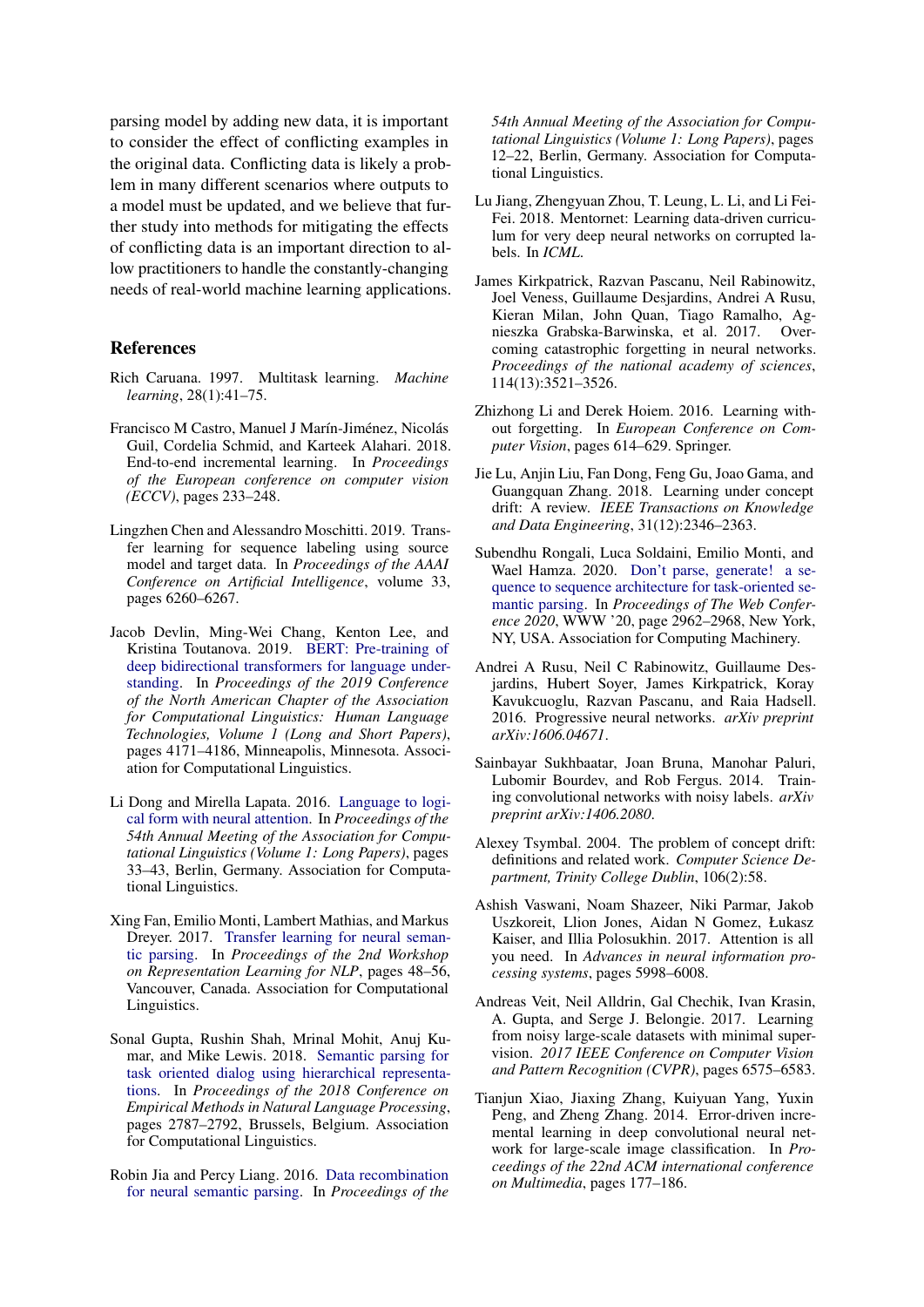# <span id="page-9-0"></span>A Model Hyperparameters

| <b>Hyperparameter</b>         | Value  |
|-------------------------------|--------|
| Decoder layers                |        |
| Decoder dimension             | 256    |
| Decoder feedforward dimension | 256    |
| Batch size                    | 512    |
| Training steps                | 50000  |
| Learning rate                 | $3e-4$ |
| Learning rate warmup          | 10000  |

These hyperparameters were kept constant across all experiments and were selected based on defaults from an existing implementation. Model parameter counts are dominated by the BERT encoder, with approximately 100 million parameters. Training was performed on TPUs and took several hours per run.

# <span id="page-9-1"></span>B List of changes with data sizes

The table below briefly describes the five updates we test on with the sizes of each data partition *changed*, *unchanged*, and *trivially-unchanged*. For our primary experiments, 100 examples from each partition are placed in the test set, 50 examples from *changed* and *unchanged* are placed in the V2 training set, and the remainder are used for the V1 training set.

| <b>Update type</b>                             | <b>Changed</b> |       | Unchanged Trivially-unchanged |
|------------------------------------------------|----------------|-------|-------------------------------|
| New intent from unsupported                    | 1719           | 1756  | 32266                         |
| New intent from related + argument name change | 3625           | 6776  | 25340                         |
| New argument                                   | 635            | 21114 | 13992                         |
| New intent from related                        | 10044          | 422   | 25275                         |
| New intent from multiple intents in V1         | 285            | 3942  | 31514                         |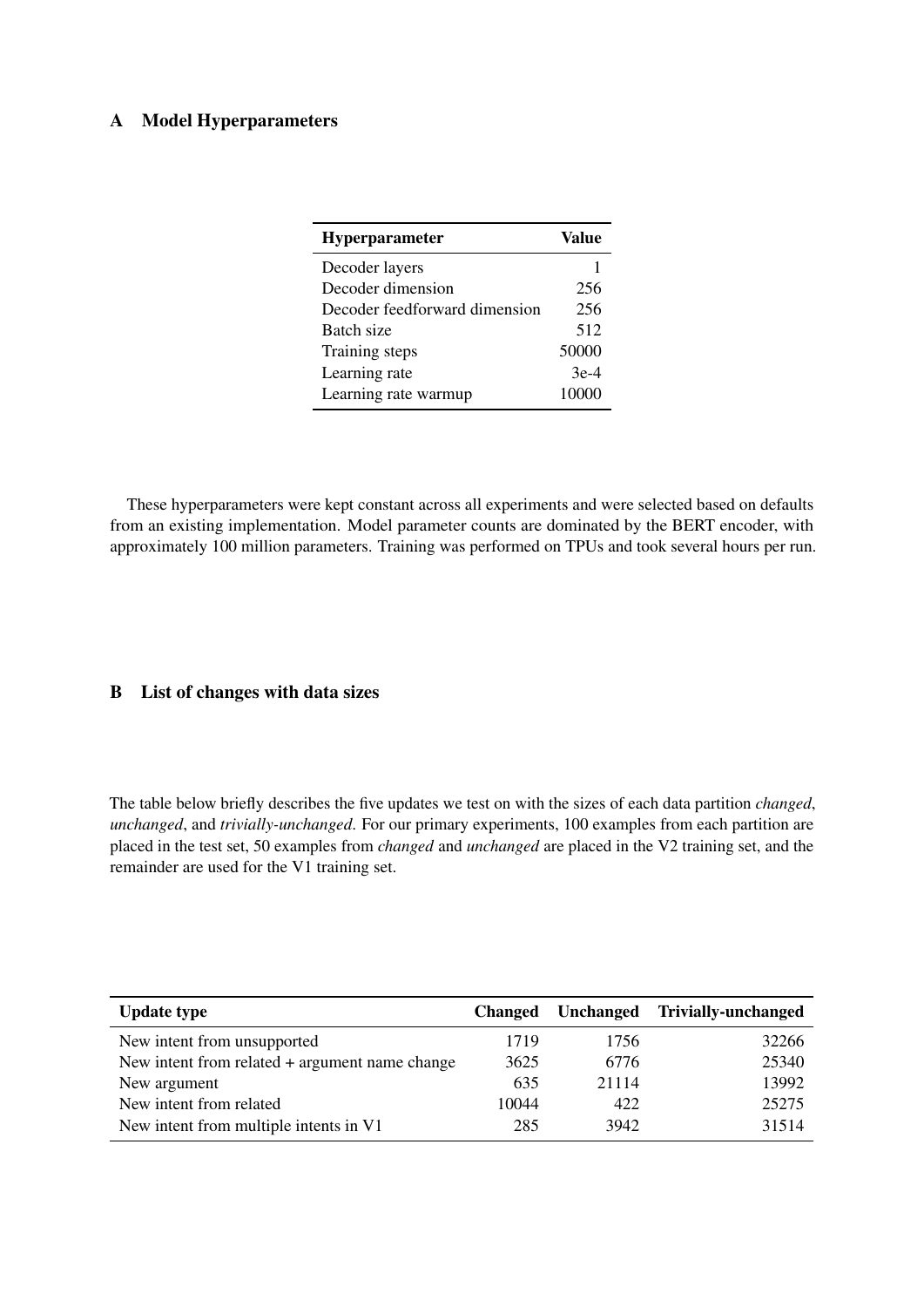# <span id="page-10-0"></span>C Effect of Conflicting Data Results Detail

The table below details the results for the experiment described in Section [5](#page-4-0) and summarized in Figure [2.](#page-4-3) We vary the size of updated data in the V2 *changed* partition while holding constant a set of 50 conflicting examples in the original V1 data.

| <b>Change</b>                 | New data size | Accuracy $(\% )$   |                       |  |  |
|-------------------------------|---------------|--------------------|-----------------------|--|--|
|                               |               | <b>Conflicting</b> | <b>No Conflicting</b> |  |  |
| New from unsupported          | 25            | 21                 | 42                    |  |  |
|                               | 50            | 27                 | 51                    |  |  |
|                               | 100           | 54                 | 60                    |  |  |
|                               | 200           | 61                 | 71                    |  |  |
| New from related + arg change | 25            | 17                 | 59                    |  |  |
|                               | 50            | 44                 | 73                    |  |  |
|                               | 100           | 52                 | 74                    |  |  |
|                               | 200           | 66                 | 75                    |  |  |
| New argument                  | 25            | 11                 | 54                    |  |  |
|                               | 50            | 44                 | 54                    |  |  |
|                               | 100           | 45                 | 68                    |  |  |
|                               | 200           | 67                 | 67                    |  |  |
| New from related              | 25            | 16                 | 41                    |  |  |
|                               | 50            | 29                 | 56                    |  |  |
|                               | 100           | 42                 | 56                    |  |  |
|                               | 200           | 54                 | 71                    |  |  |
| New from multiple sources     | 25            | 15                 | 40                    |  |  |
|                               | 50            | 34                 | 54                    |  |  |
|                               | 100           | 34                 | 72                    |  |  |
|                               | 200           | 45                 | 65                    |  |  |
| Average                       | 25            | 16                 | 47.2                  |  |  |
|                               | 50            | 35.6               | 57.6                  |  |  |
|                               | 100           | 45.4               | 66                    |  |  |
|                               | 200           | 58.6               | 69.8                  |  |  |